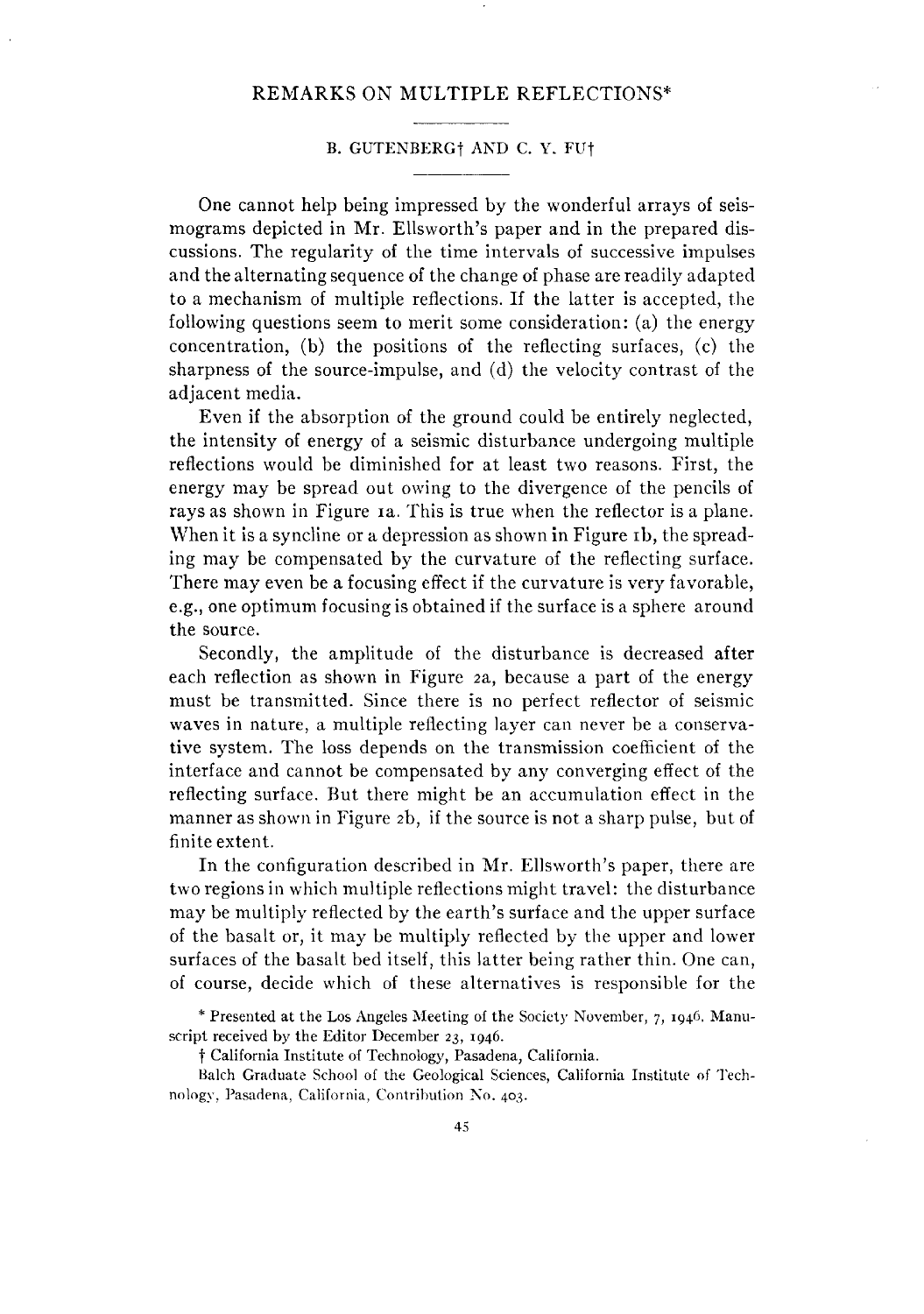

FIG. 1. (a) Energy dispersion by divergence of rays from plane reflector. (b) Concentration of energy by concave reflecting surface.



FIG. 2. (a) Energy loss by imperfect reflection. (b) Accumulation effect for source of finite extent.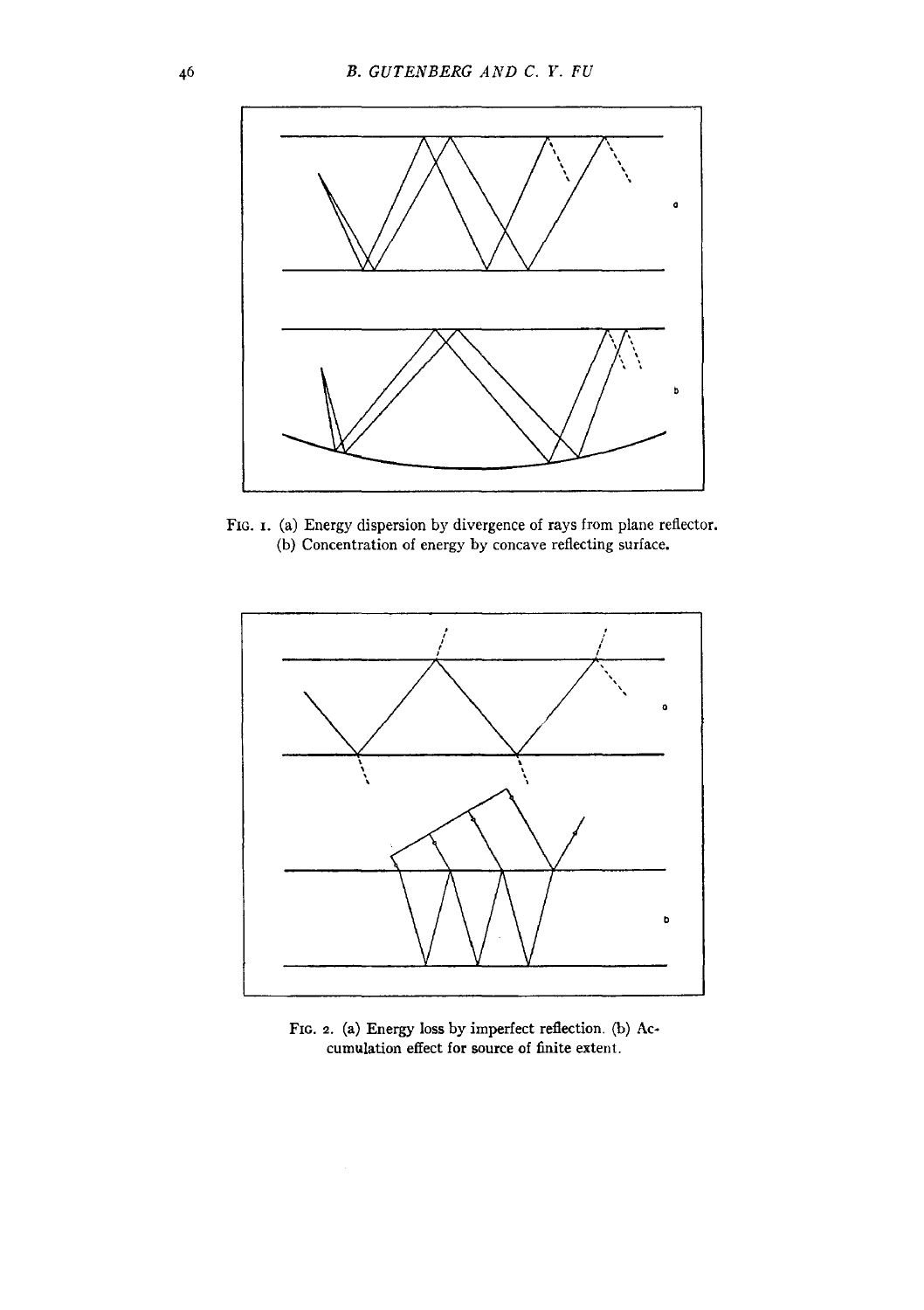multiple reflections observed by the time intervals of the successive impulses.

One might doubt whether sufficient reflection at ground surface would occur, because the transition from the weathering layer to the subweathering medium is usually a gradual one and this transition zone is not a good reflector. However, under suitable circumstances, this reflection *is* observed. The  $pP$  phase in seismology is frequently well recorded. In seismic prospecting, surface reflection has been reported by Leet<sup>1</sup>. The reason for this is that for the long-wave component of the source, the weathering layer is too thin to give appreciable effect and the reflection really occurs at the free surface. On the other hand, the thin basalt bed can hardly affect the long waves. But for a source of the form of a sharp pulse, it is not impossible that multiple reflections may also occur in the thin bed.

The phase relations of the successively reflected pulses depend on the contrast of properties of the contiguous media. The theory has been worked out by Sezawa $^{\mathrm{2-3}}$  who treats the multiple reflections in a surface layer, but certainly the general nature would be similar for an inner bedding. To illustrate the relations, we reproduce below two of his graphs in which  $H$  is the thickness of the layer,  $c$ , a parameter signifying the width of the pulse,  $\mu'$  and  $\mu$  are the rigidities of the layer



FIG. 3. (After Sezawa) Phase relations in multiple reflections.

- <sup>1</sup> L. Don Leet, Bull. Seism. Soc. Am., 27, 97-98, 1937.
- <sup>2</sup> K. Sezawa, Bull. Earthquake Res. Inst. Tokyo, 8,  $1-II$ , (1930).
- 3 *Ibid.,* 13, 251-262, (1935).